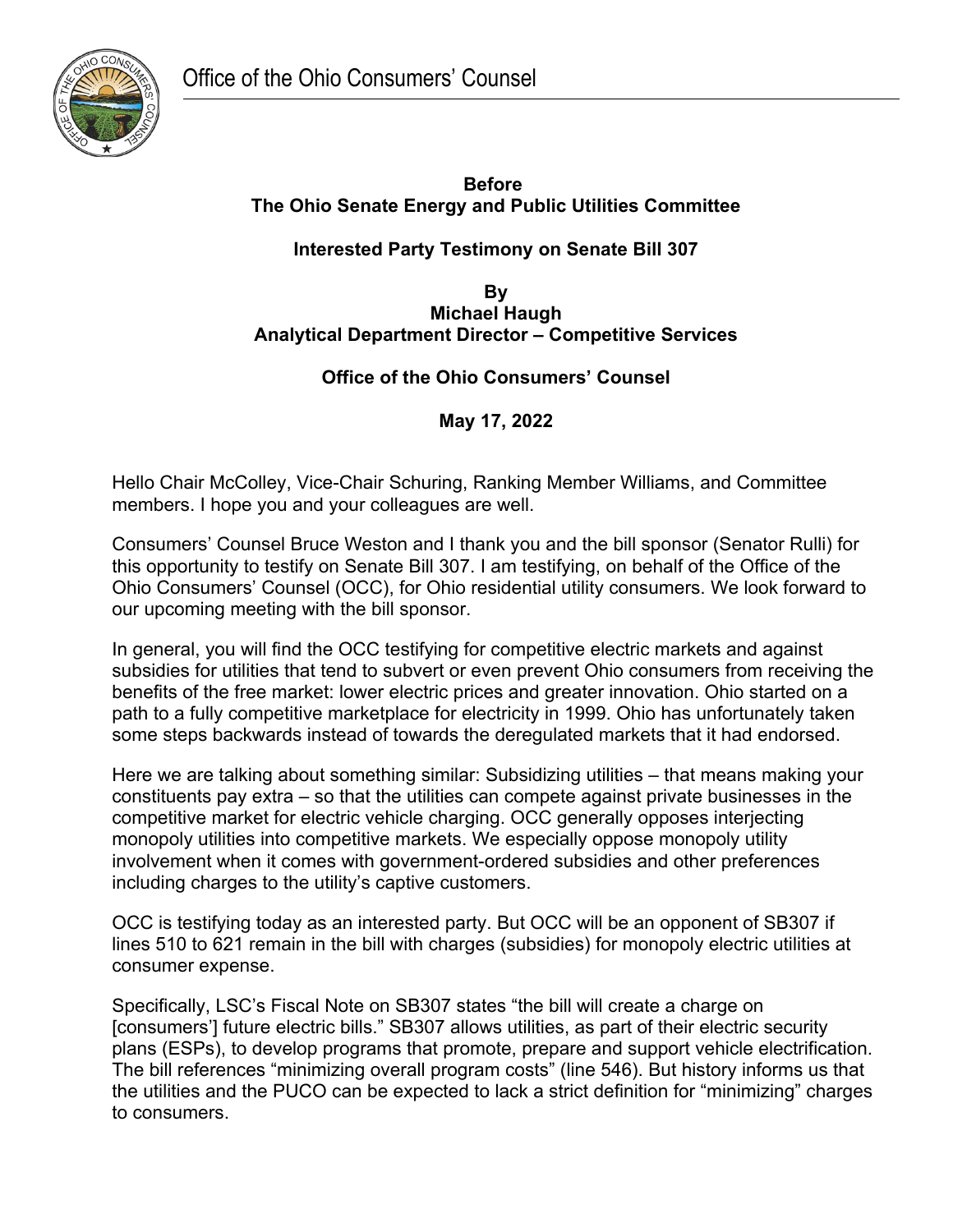As an example of the subsidy culture of electric security plans, the utilities and the PUCO have used electric security plans, under the bad ratemaking of the 2008 energy law, to charge consumers for the infamous FirstEnergy and Dayton Power & Light distribution modernization riders. Thankfully the Supreme Court ended that charge but not before FirstEnergy consumers were charged nearly a half-billion dollars and DP&L consumers were charged over 200 million dollars.

Moreover, AEP is already known for seeking electric vehicle charging subsidies. It currently has a PUCO-approved subsidy for EV charging, at consumer expense. AEP is also known for seeking other subsidies from its consumers related to electric security plans, such as its receipt of OVEC coal plant subsidies courtesy of the PUCO. AEP (plus Duke and DP&L) are currently receiving massive consumer subsidies under House Bill 6 for the OVEC Clifty Creek and Kyger Creek coal plants. Statewide, Ohioans have been charged over a quarterbillion dollars to date for House Bill 6 coal subsidies to AEP, DP&L (now AES) and Duke.

Attached is OCC's Subsidy Scorecard, giving a history of some but not all subsidies for electric utilities. Given this history, the legislature should be skeptical about the utilities and the PUCO "minimizing" electric vehicle subsidy charges to Ohio consumers under SB307.

EV charging should be a competitive service. Just as in the early 1900s, when privatelyowned gas stations started popping up to serve motorists, the competitive market will meet the needs of EV owners – without forcing Ohio utility customers to subsidize it. This bill should leave electric vehicle charging to American and Ohio entrepreneurs. This line of business should not be opened to monopoly utilities who issue monthly electric bills to their captive Ohio customers. What's more, the utilities have unregulated side businesses that can and do compete in competitive markets like this – but without Ohioans having to subsidize them. If EV charging is a market the utility affiliates wish to get involved in, then it should be done like any other competitive business. However, strict corporate separation requirements would be needed given the affiliation with utilities.

As far as the monopoly utility business goes, the utility role regarding EV charging should be in making prudent investment in their distribution systems where needed (if "used and useful" for consumers under R.C. 4909.15). Moreover, the cost of any needed utility distribution upgrade should be paid for by the developer involved with EV charging businesses, not subsidized by utility consumers.

The LSC Fiscal Note does not provide any cost estimates for the utility subsidy that would result from SB307. AEP currently charges its million consumers for a "Smart City Rider," under a pilot program that the PUCO approved. Under SB307 all Ohio electric utilities would be able to charge consumers to build and operate EV charging stations. The consumer cost of AEP's current small-scale EV pilot program is \$10 million. This charge can only be expected to increase significantly if all four electric utilities are allowed to install and operate EV charging stations through this bill.

Please note that the federal government is making substantial funds available to local governments for electric vehicle charging stations. Under the federal bipartisan infrastructure bill, \$5 billion was earmarked for developing EV charging stations. Ohio's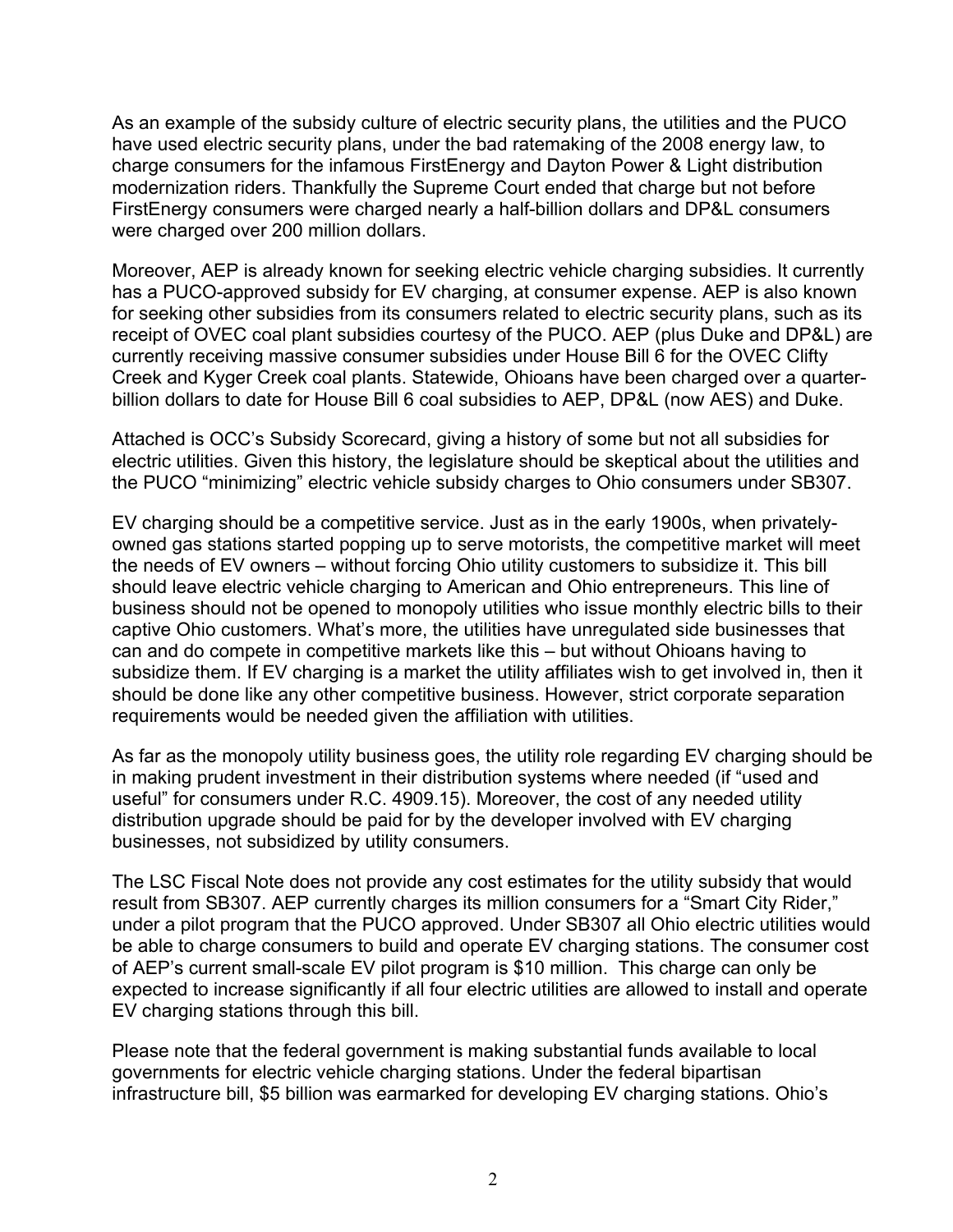share of that is \$140 million over five years. Attached is a news story. This funding source is another reason to avoid allowing monopoly utilities to charge consumers for their venture into what should be a competitive business.

Accordingly, lines 510-621 should be deleted to promote a competitive electric vehicle charging market for Ohioans and to protect utility consumers from subsidy charges for FirstEnergy, AEP, Duke, and DP&L. As stated, OCC will be an opponent of the bill if these lines are not deleted. Further, the bill should have language prohibiting utilities from charging their consumers for EV charging.

Thank you for your consideration.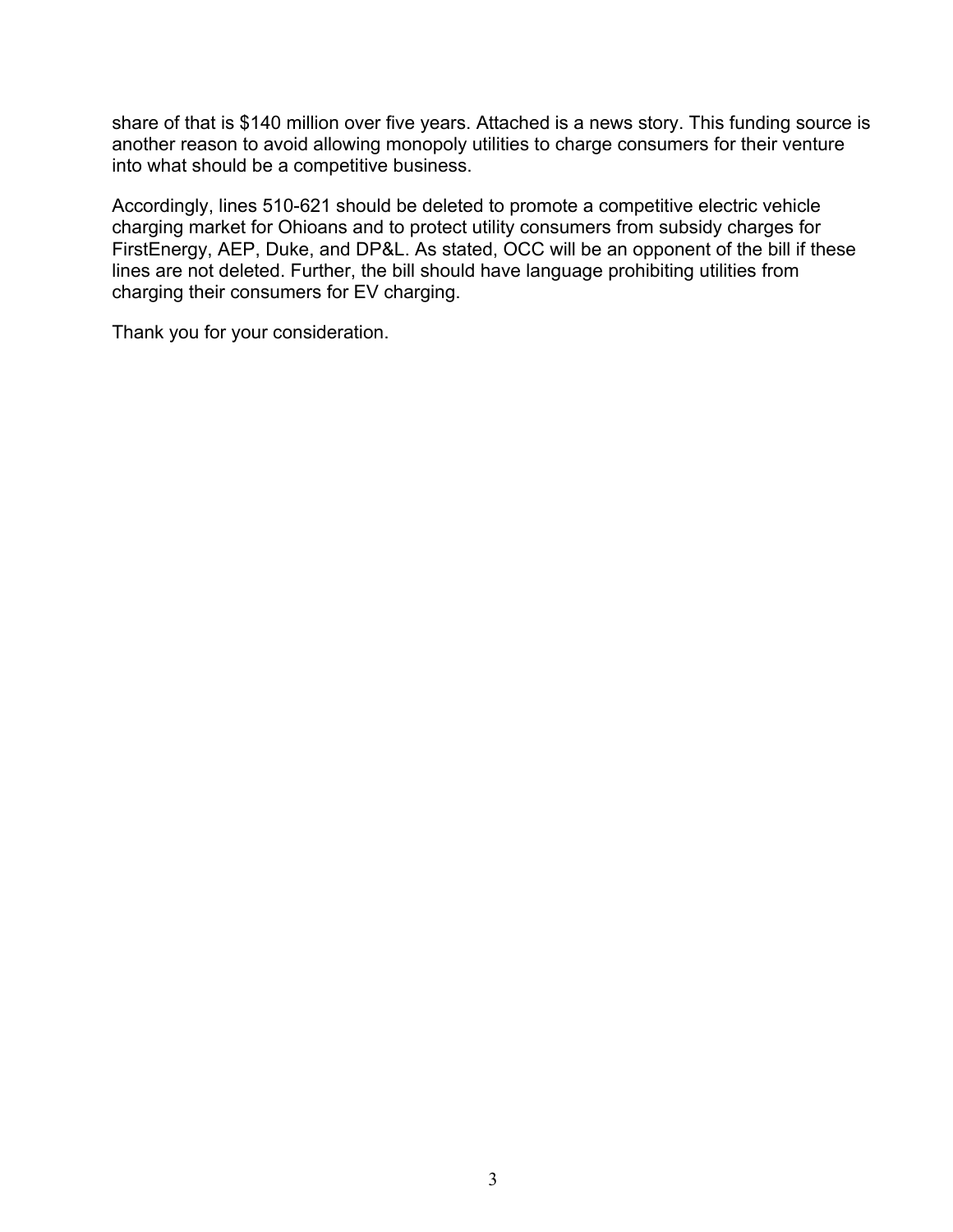**\$15.12 Billion Charged to Customers (2000 - 2020)**

# SUBSIDY SCORECARD

 **- ELECTRICITY CHARGES TO OHIOANS -**

**\$1.31 Billion Projected Charges to Customers (2021 - 2030)**



*B=Billions; M=Millions Rev. 03/10/2022*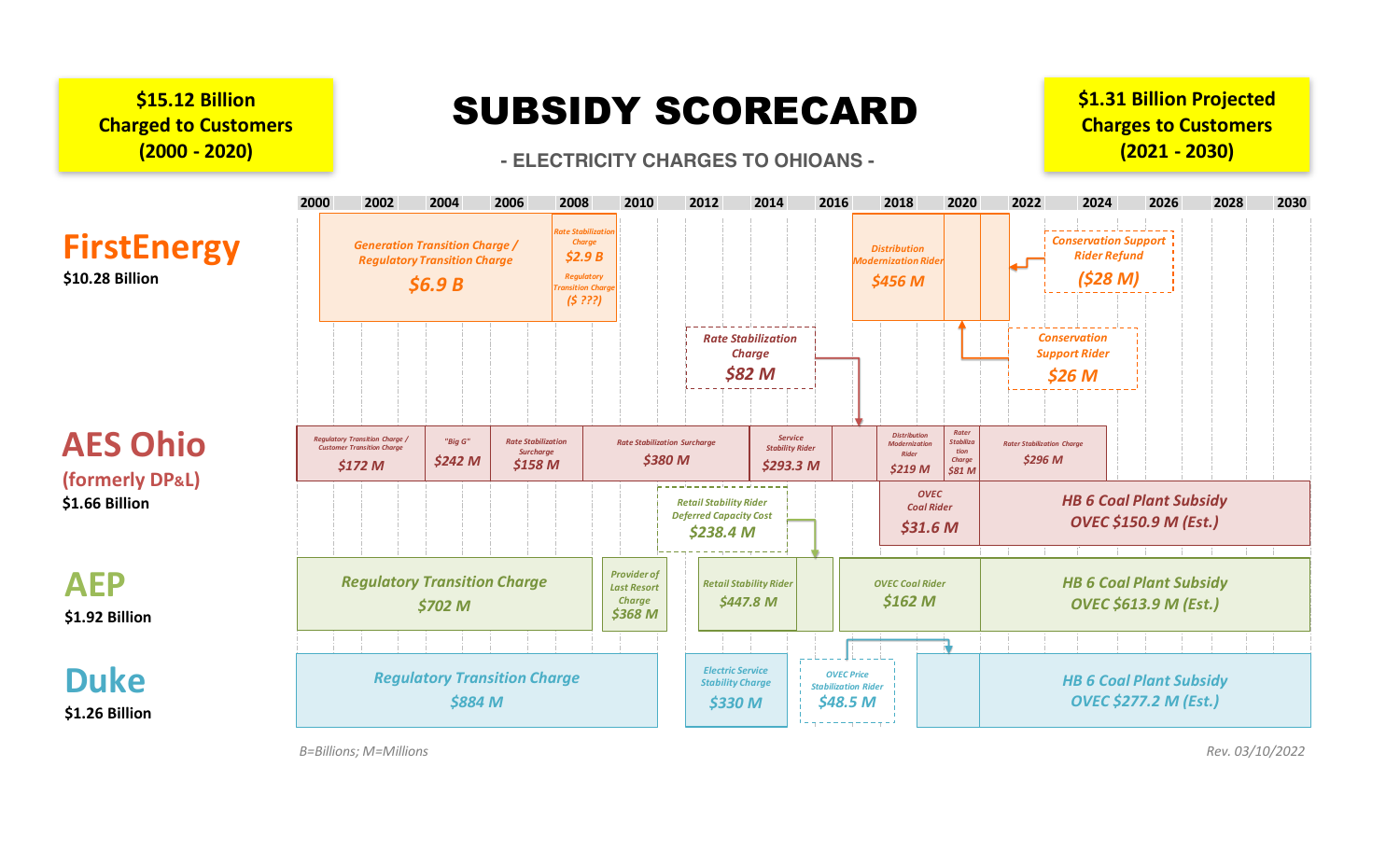## **Ohio to get \$140 million for electric vehicle charging stations from bipartisan infrastructure bill**

Updated: Feb. 11, 2022, 12:45 a.m. | Published: Feb. 10, 2022, 2:58 p.m.

#### **By [Sabrina](http://www.cleveland.com/staff/seaton/posts.html) Eaton, [cleveland.com](http://www.cleveland.com/staff/seaton/posts.html)**

WASHINGTON, D. C. -- As part of the federal government's efforts to encourage widespread use of electric vehicles by developing a nationwide network to charge them, the U.S. transportation and energy departments on Thursday announced that \$5 billion from last year's bipartisan infrastructure bill will be given to states over five years to develop charging stations in designated areas, particularly along interstate highways.

Ohio's share of that money will be \$140,120,116 over five years and \$20,739,853 in the first year of the program, the U.S. Transportation Department said. States must submit an EV Infrastructure Deployment Plan before they can access the money. The transportation department said it will open access to a second competitive grant program later this year to encourage the development of EV chargers in rural and underserved communities.

Biden administration officials at a press conference announcing the grants compared the effort to building the interstate highway system in the 20th Century and its facilitation of widespread use of gasoline-powered vehicles.

Energy Secretary Jennifer Granholm said that the nation couldn't transition quickly to electric vehicles unless "range anxiety" is eliminated and people can find places to plug in their vehicles wherever they live, work or travel. She predicted the \$5 billion will enable the placement of up to 500,000 charging ports, with each charging station developed under the program having multiple ports. She said states' plans for using the money would be due to the federal government on August 1.

"Once we get shovels in the ground to put these chargers up, it will mean jobs, jobs, jobs, jobs and more jobs in every pocket of the nation," she pledged.

White House National Climate Advisor Gina McCarthy said the effort would contribute to cleaner air and create high-quality jobs throughout the United States. In addition to helping tackle the climate crisis, McCarthy said electric vehicles drive better than gasoline-powered models, require fewer repairs and typically save their owners \$1,000 a year in fuel costs. She said that by 2035, every vehicle sold in the United States, including trucks, will be zero-emission models.